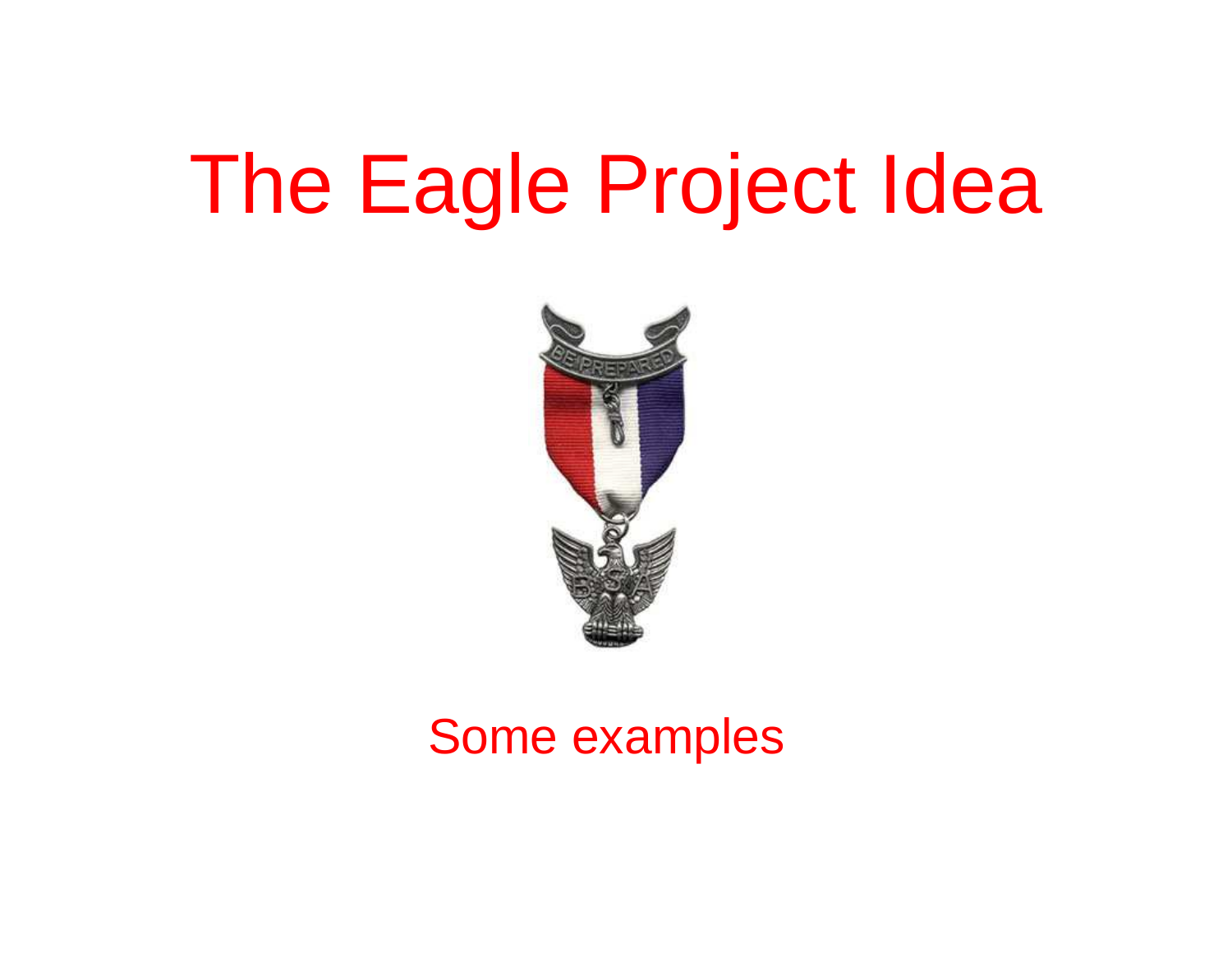

# The Eagle Project Idea

- **Presenter:**
	- **James Eager District Advancement Chair, Thunderbird district**
	- **[\(jjeager@tampabay.rr.com\)](mailto:jjeager@tampabay.rr.com)**
- **Council Advancement Chair:**
	- **Stephen Kubasek**

**[\(stephenkubasek@gmail.com\)](mailto:stephenkubasek@gmail.com)**

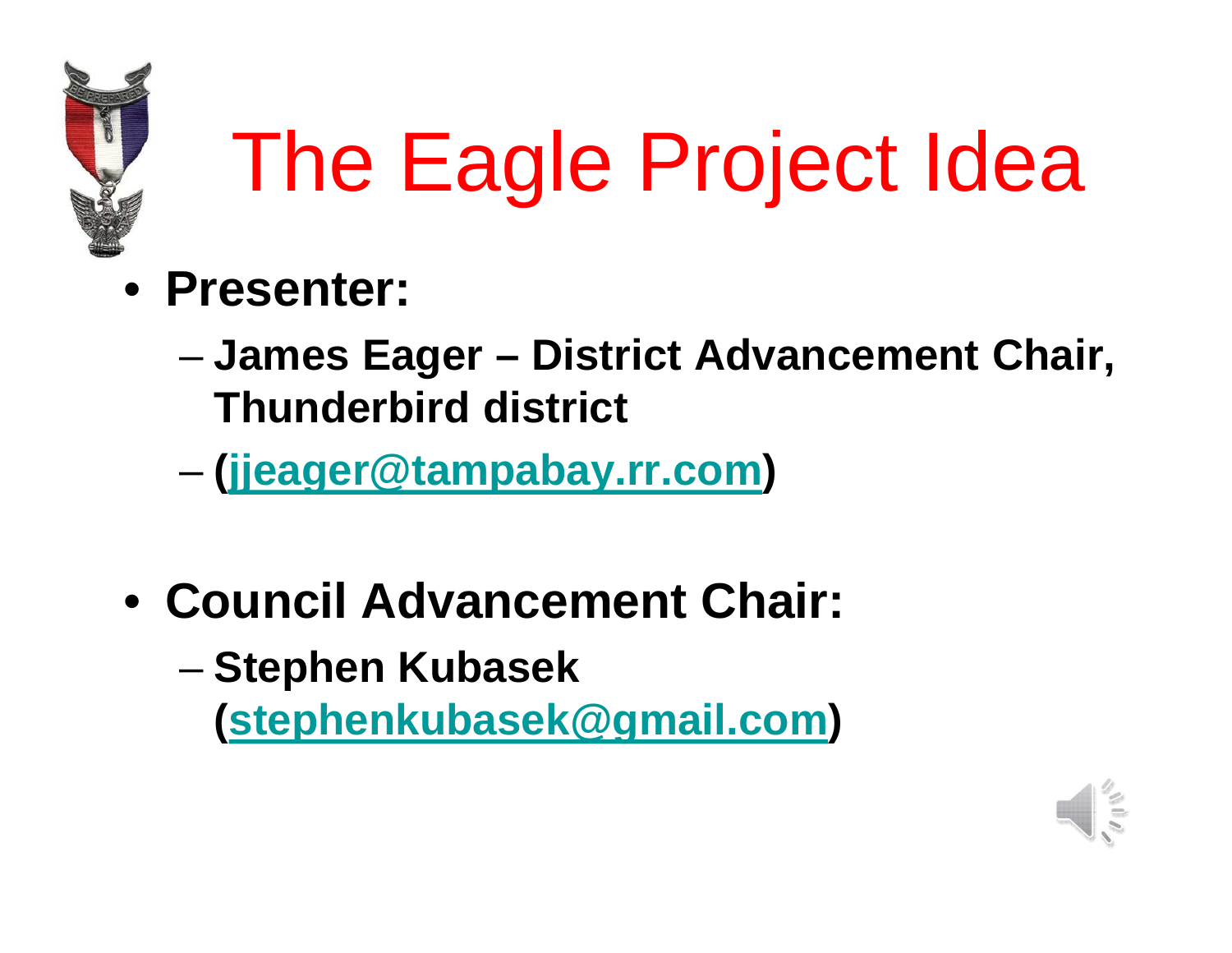

## Two Scouts on one project



• Done once in Central Florida council at Celebration. Scout 1 started a large project (\$6300) to build a memorial wall. The project was not complete, but the scout was diagnosed with Leukemia. Scout 2 applied for permission, and *after permission was granted all the way from National*, embellished the project some and completed it. The first scout was awarded his Eagle the day before he died. The second scout was also awarded his Eagle.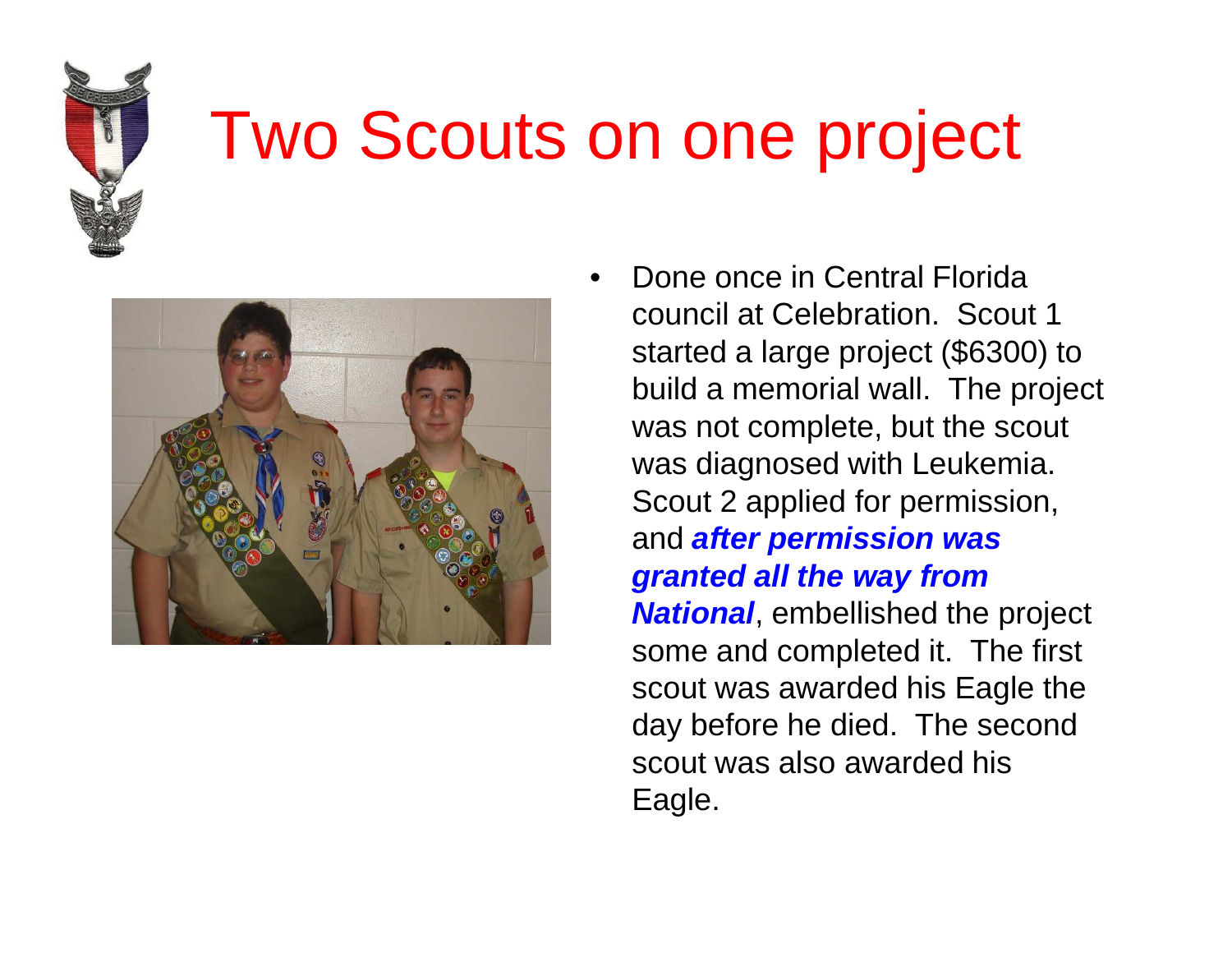

# What is wrong with this project?



• Scout gets an old car donated. Many people work with him to restore the car. The scout then sells the car and takes the proceeds and contributes them to a recognized charity.

What's wrong? Eagle project can NOT be a fundraiser.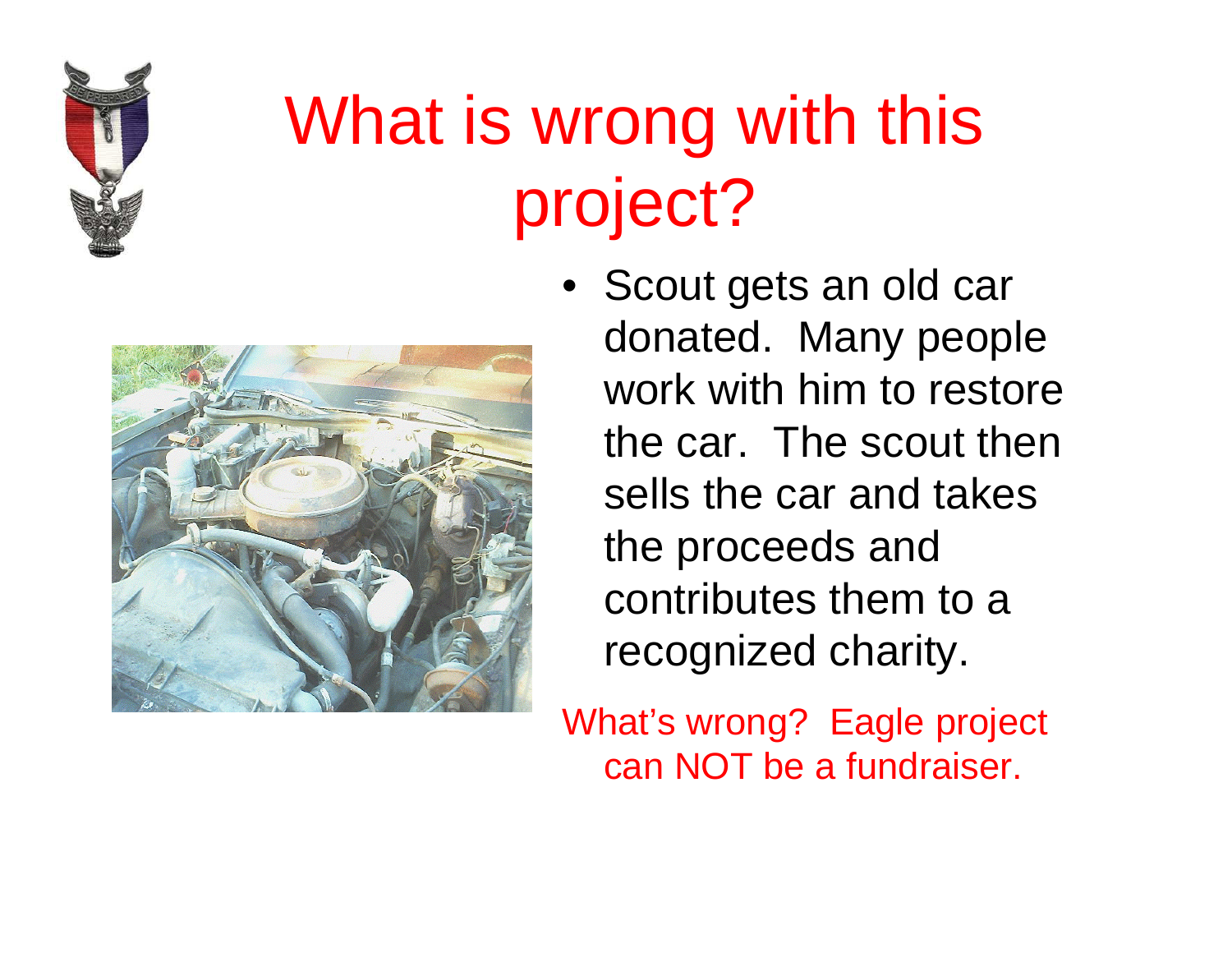

#### Unexpected donations



- The scout decided to build bat boxes for a state park. When talking to the DAC, the DAC had an idea and gave him the name and contact information for his neighbor, who worked for the local electric company as a lineman, since this person always seemed to have a few old power poles for projects of his own. Scout contacted this person, who ended up arranging for:
	- 1. All new poles.
	- 2. A digging crew, complete with auger to plant the poles.
	- 3. This individual even went on to help design and weld the brackets to hold the bat boxes to the poles.
	- 4. He asked for a pair of bat boxes for his own yard and hung them up as well.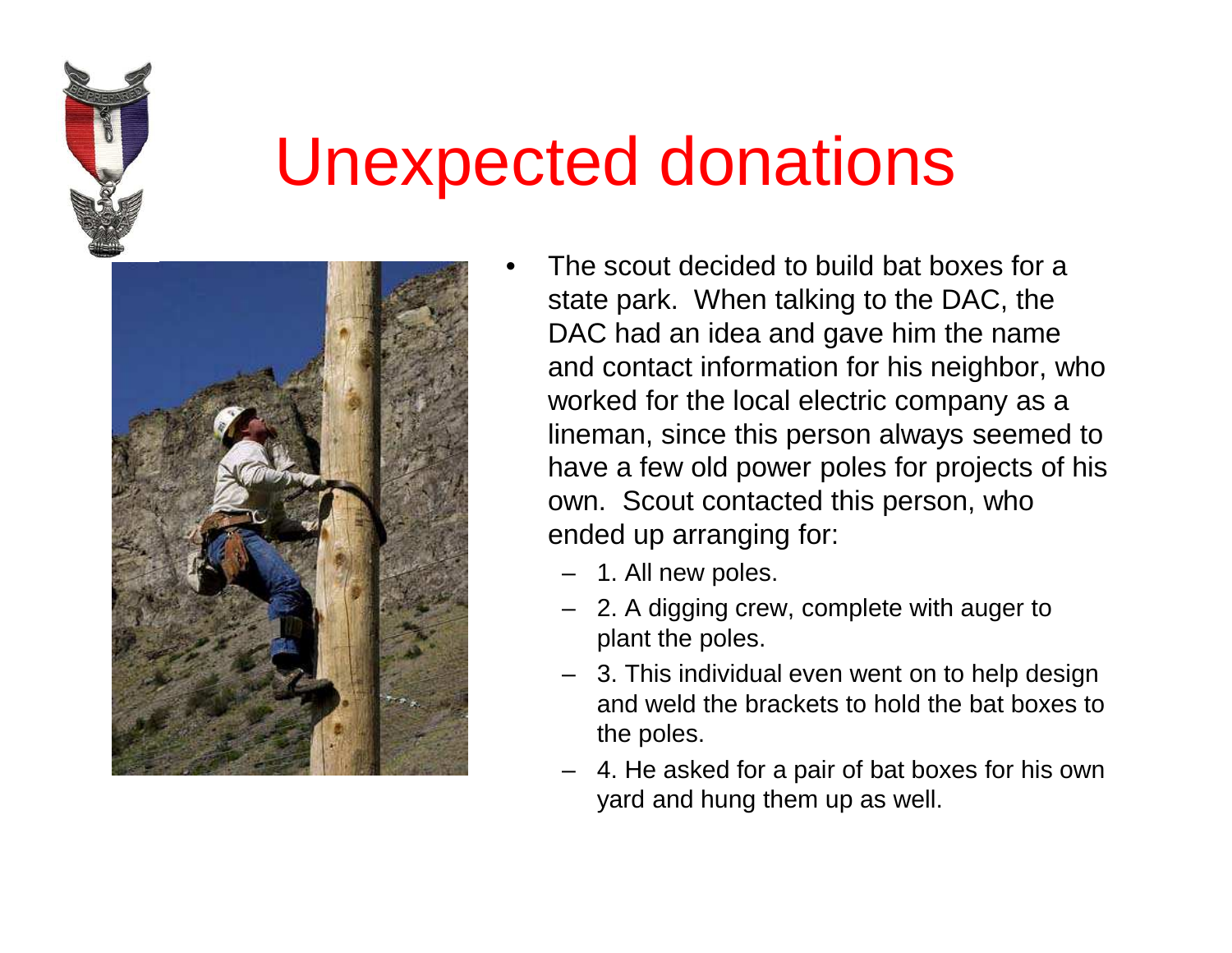

### **Donations**



- Scout came to the Project review with a plan laid out to plant trees at an elementary school. We asked him where he was going to get the trees.
- His response was: "I'm going to Lowes tomorrow and they will give me \$600 worth of trees".
- After verifying that he had not even talked to Lowes about this, we counseled the young man about what you can and can't expect in the way of donations.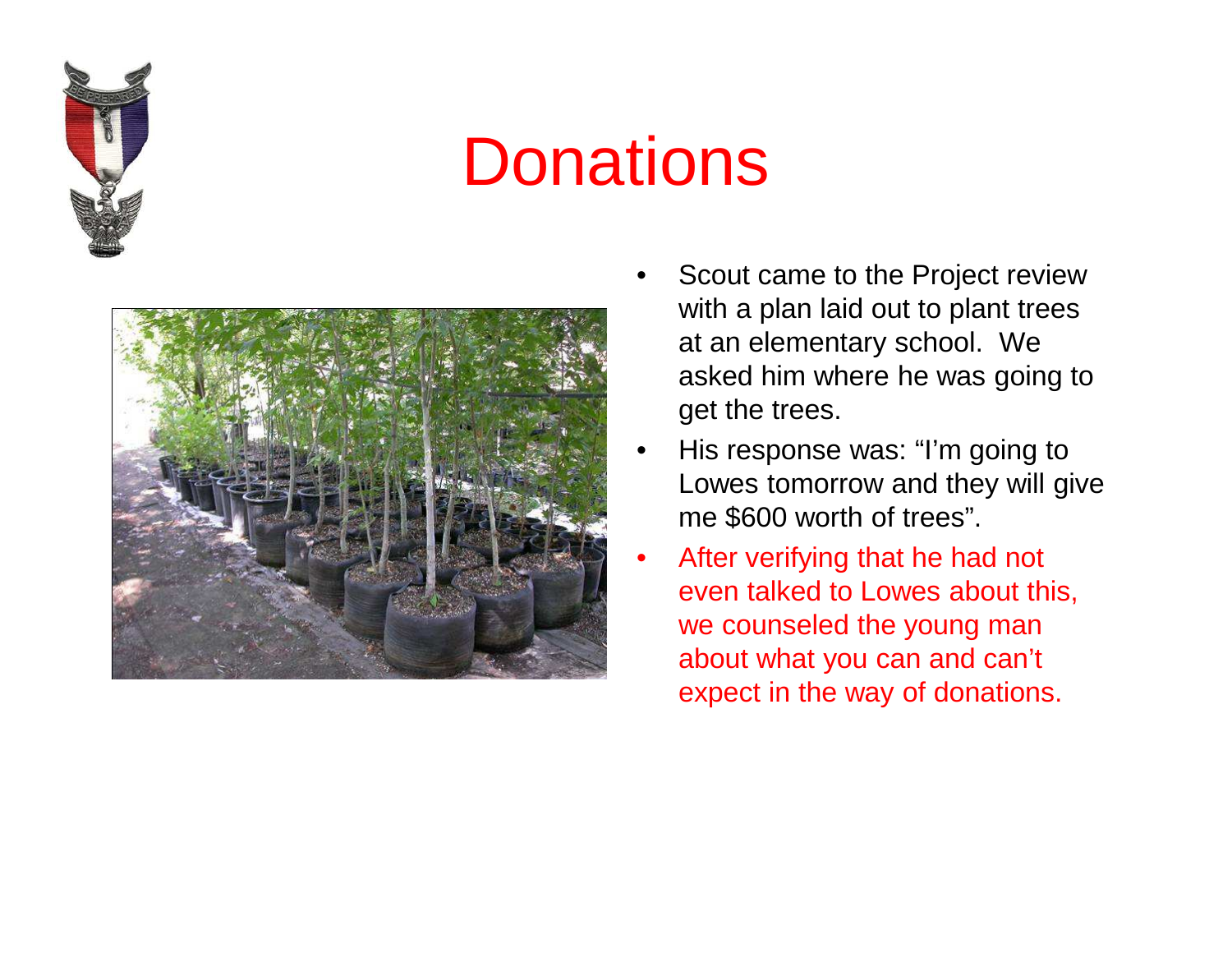

## What is wrong with this project?



- The scout went on the net to find "approved projects" and found this one. The scout would show up at habitat for humanity on a Saturday and be made a foreman of a crew assigned to him.
- No leadership and no pre-planning.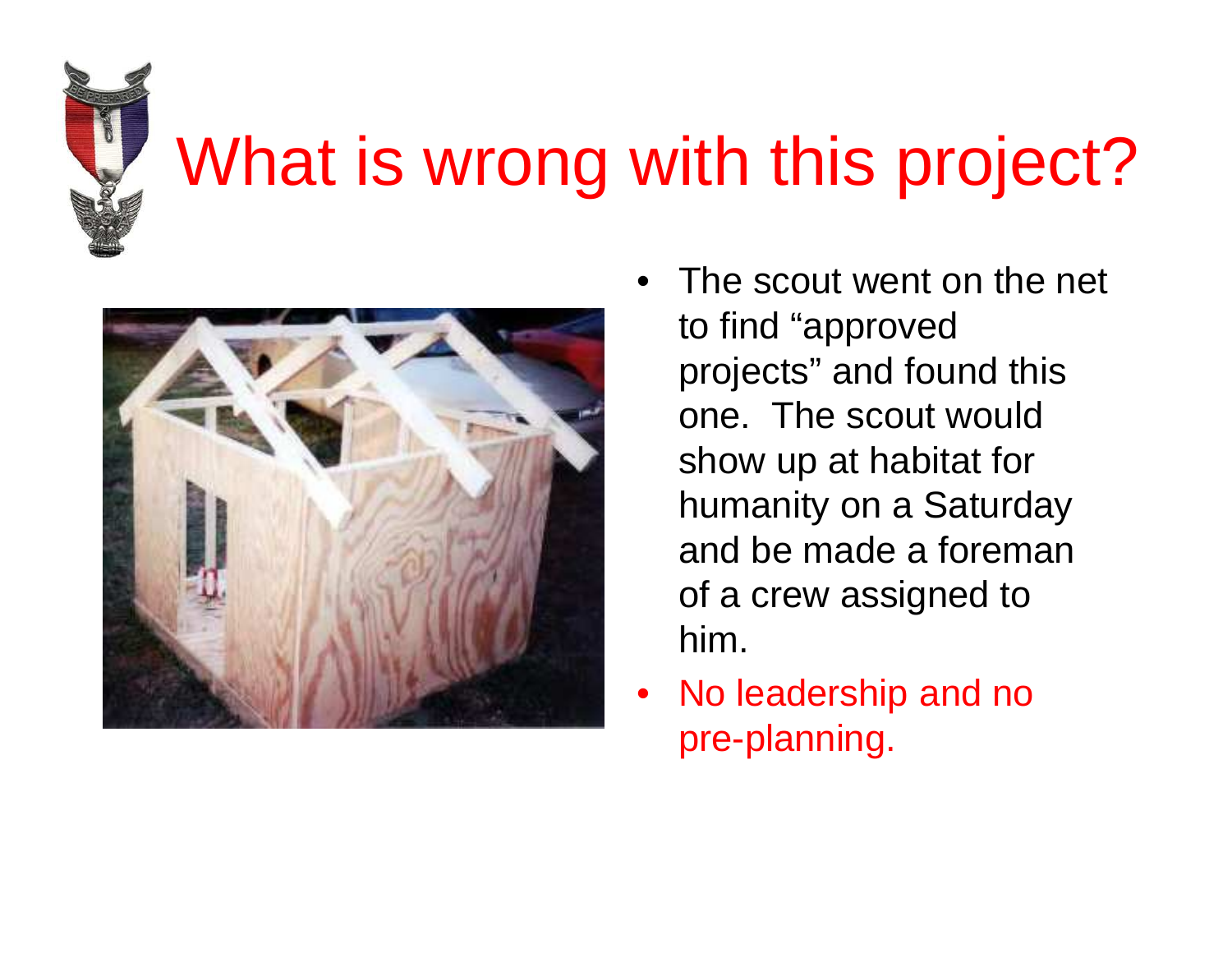

### Blood drive as a project



#### **American Red Cross**

• Don't even ask – no leadership, no planning, the Red Cross does everything, all the scout would do is show up.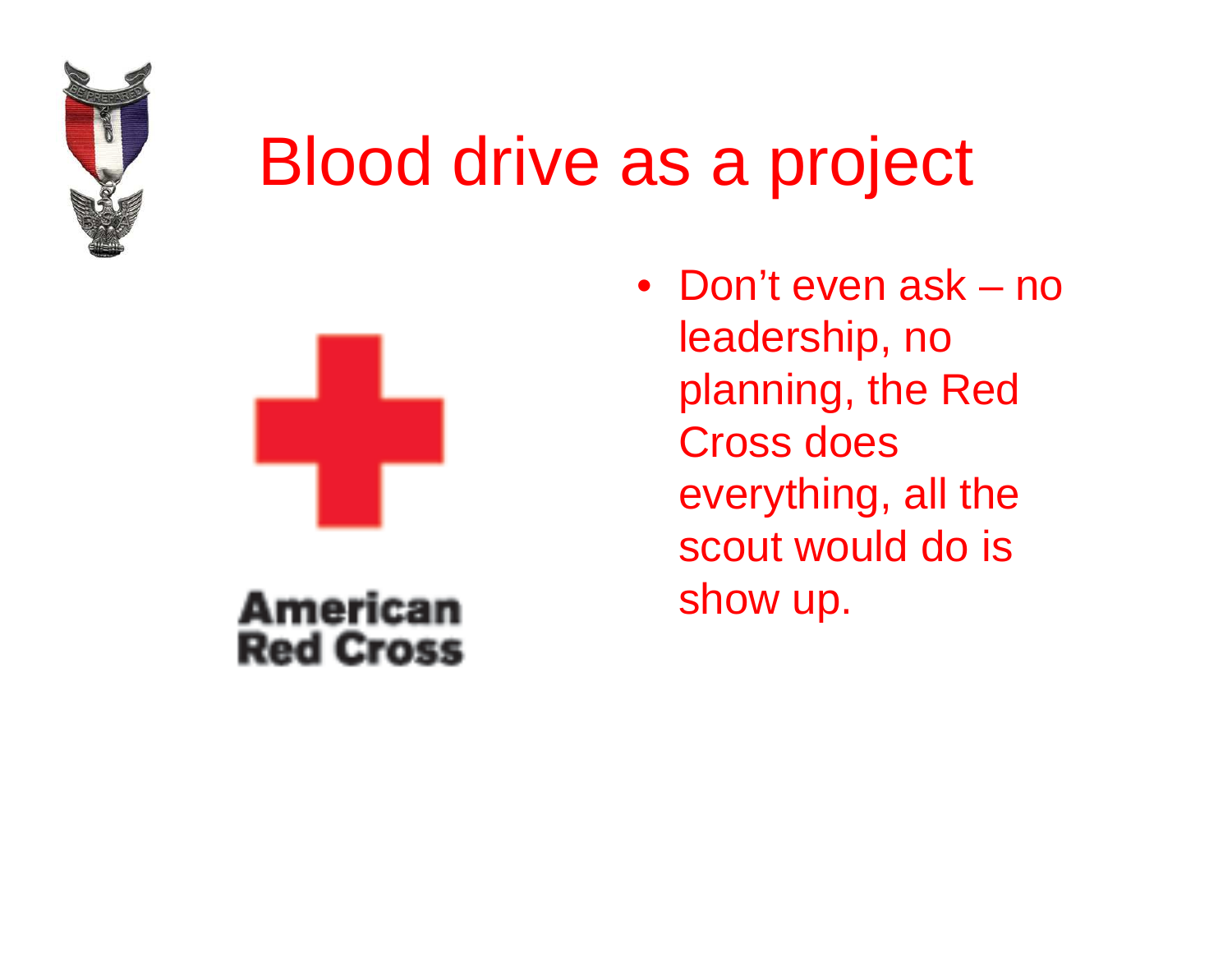

# What is wrong with this project?



- Homeowner association has a nice park and the scout wants to add to it.
- Great, by law, all homeowners associations in the state of Florida are "not for profit"! A perfectly valid project.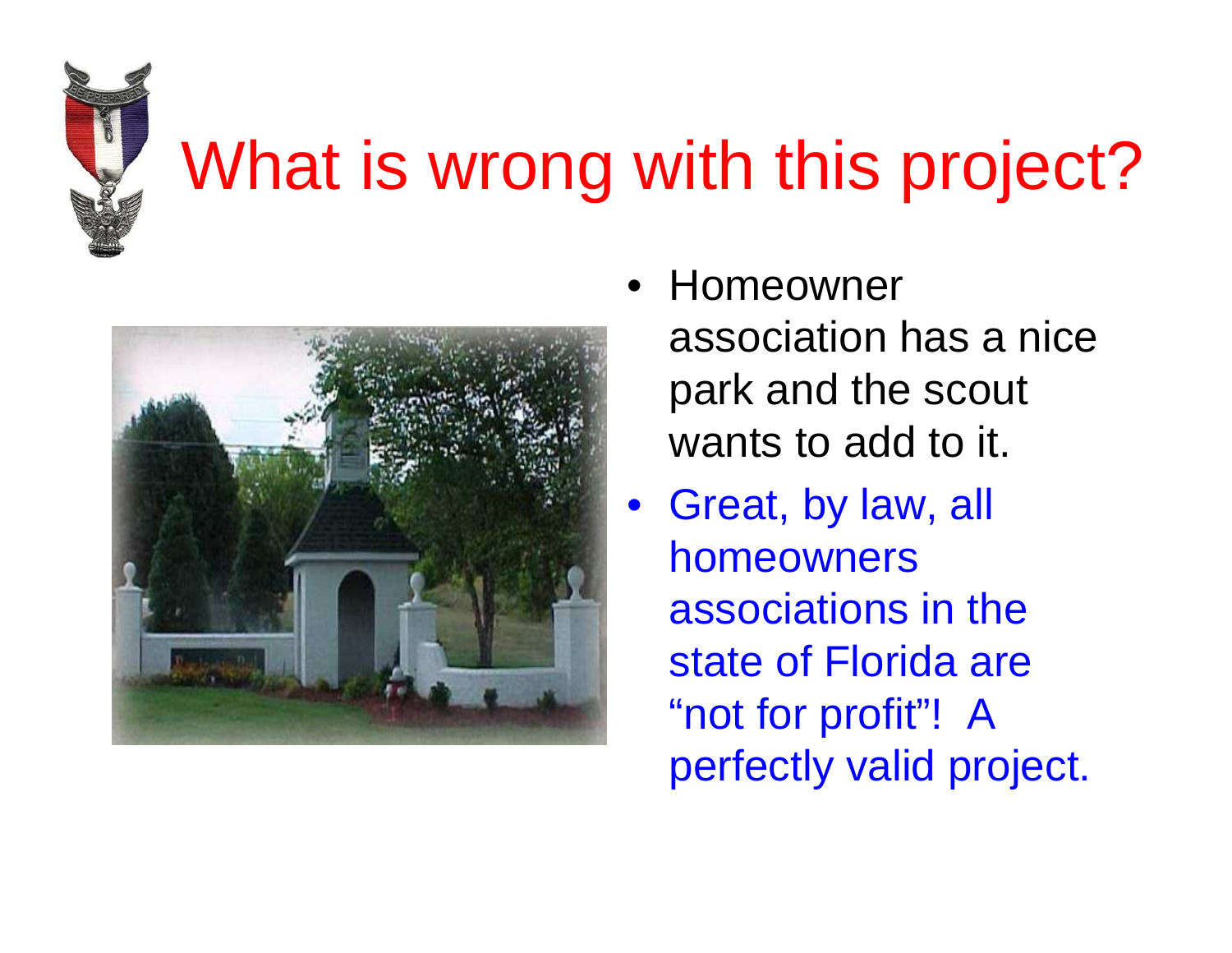

### How much does a Project cost?



- ZERO dollars is an acceptable number.
- The photo is from the eagle service project of the DAC who wrote this presentation, and the total cost was < 10\$.
- Hours required must be enough to show Leadership. There is no minimum number.